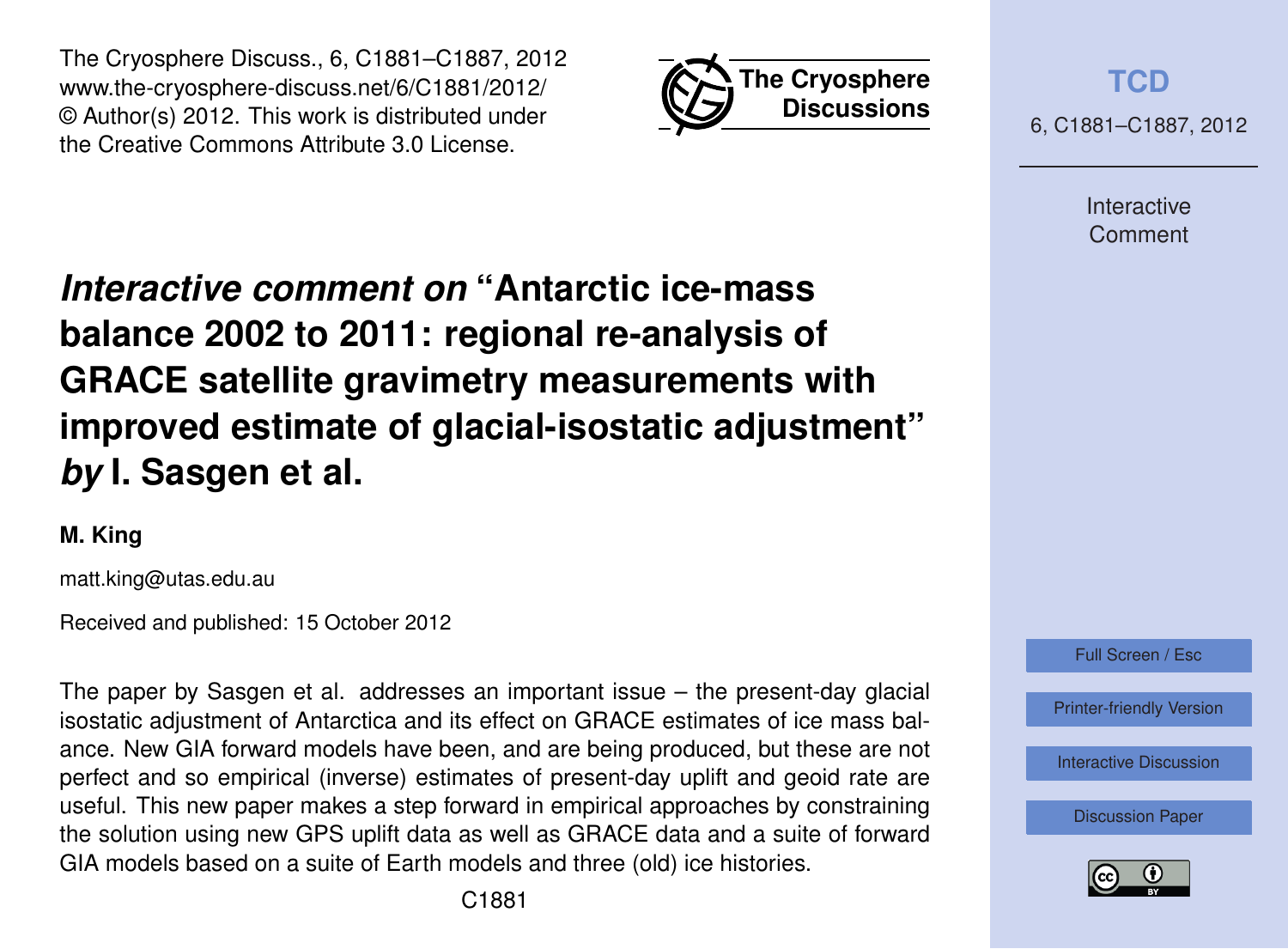I have some comments that I hope the authors will consider as I think they will help improve the work, as well as some editorial notes I picked up as I read the manuscript.

General comments:

1. The histograms the authors provide in the supp material suggest that the distributions are not Gaussian. Are the authors sure that they can take and use a standard deviation from these distributions with any statistical meaning? I wonder if they should consider those effects which are random, and use them for the uncertainties, and those that are better characterised by being systematic and construct bounded estimates from the upper and lower values.

The treatment of potential systematic error as random, notably the internal-leakage (from one basin to another, due to spatial resolution of GRACE not allowing it to capture large changes with small spatial scale), would benefit from some more explaining in that context. Do reasonable sub-basin distributions of mass change really exhibit as leakage into other basins which is random around zero for each basin? I.e., if you consider fast flowing areas or areas of greatest accumulation as being those most likely to be changing does this leakage into other basins really become normally distributed around zero in the other basin solutions? There are other scenarios (like even distribution of mass changes across each basin) which are not physically reasonable, of course.

2. There seems to be some missing information on what the analysts do with degree-1 and degree-2 in GRACE and destriping. Note for degree-1 the conventional approach of Swensen et al and the alternative of Rietbroek and the discussion in Barletta et al TCD. Did the authors note the any apparent mass jumps as identified elsewhere by Duan et al.?

3. Likewise, the uncertainties in degree-1 are not discussed unless I missed them. These become important in terms of how they propagate not just into the rate but the accelerations. They are substantially large to remove many apparently statistically

**[TCD](http://www.the-cryosphere-discuss.net)**

6, C1881–C1887, 2012

Interactive Comment

Full Screen / Esc

[Printer-friendly Version](http://www.the-cryosphere-discuss.net/6/C1881/2012/tcd-6-C1881-2012-print.pdf)

[Interactive Discussion](http://www.the-cryosphere-discuss.net/6/3703/2012/tcd-6-3703-2012-discussion.html)

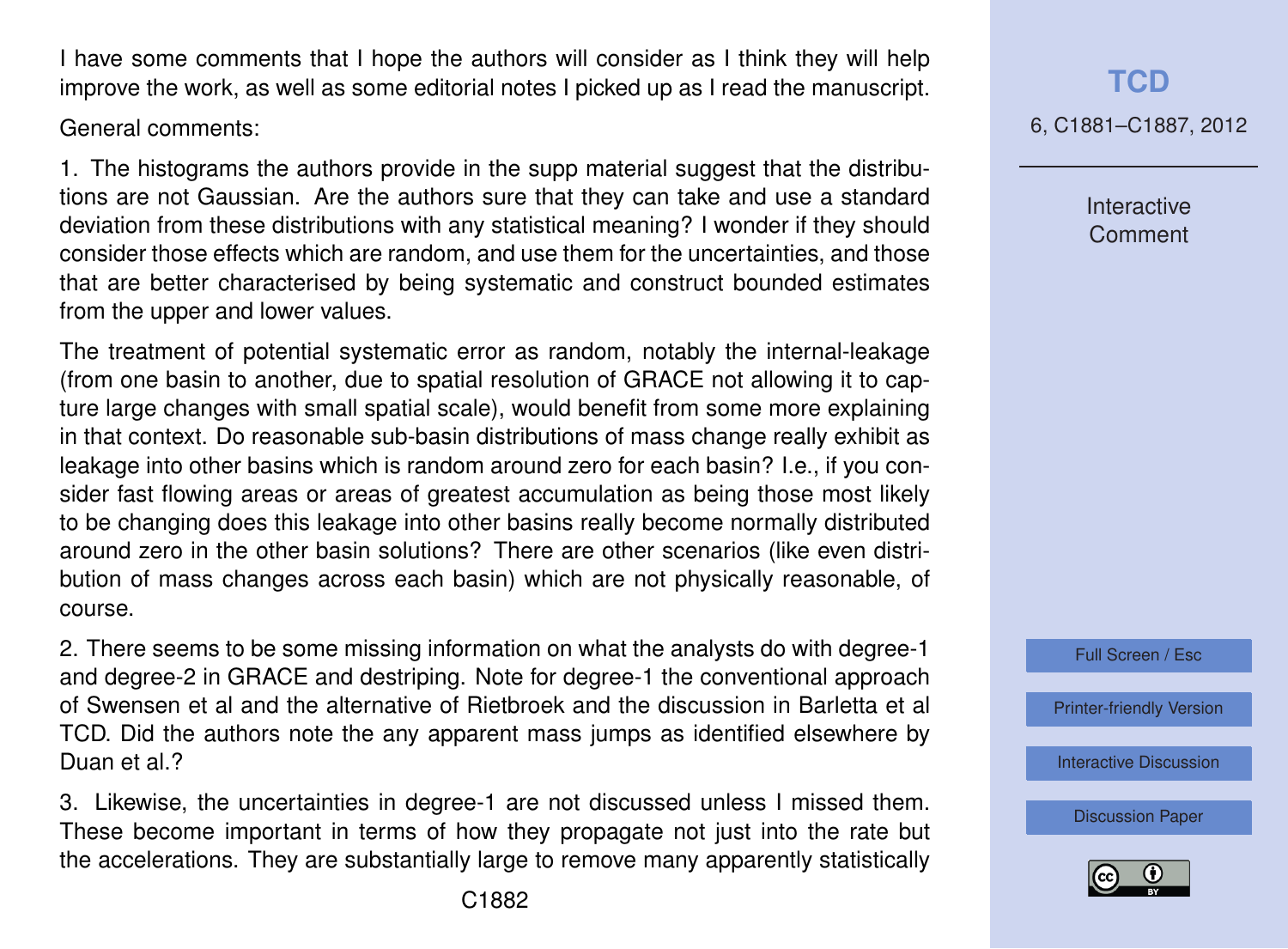significant accelerations.

4. There appears to be something strange with the results along the Siple Coast. Kamb Ice Stream is thickening very strongly (in reality) and yet the solutions presented suggest it (basin 18) is not thickening any more than basin 19 to the north. That cannot be right. I assume the authors noticed this, so I wonder if it is to do with the methodology or something else? If methodology then does it suggest issues elsewhere? Leakage between basins?

5. The authors' approach, if I understood correctly, scales the GIA uniformly across each of 5 regions to fit GPS or GPS/GRACE. They interpret mass changes in many basins within each of those 5 regions. Does that not mean that the sub-region GIA shape is entirely governed by the shape of the GIA model? If so, this is, in turn, largely governed by the shape of the ice history I think. So does this not mean that the ice histories play a very large role in the estimated ice mass changes in these basins within each adjusted region?

6. The ice histories are quite old, and in all cases no longer supported by more recent field geology for many areas of Antarctica. I guess the comes to the question in 5 – does this matter? It seems to me it must. Some commentary to discuss the reasonableness of the ice histories used is required – ie, justification against up-to-date glacial geology.

7. The authors may wish to include now the GPS rates given in Groh et al., 2012 and some discussion of their results

8. Do the authors consider temporal autocorrelation in the series? This is not commonly done, but it is obvious that after modelling various trends and period signals, the residuals are temporally correlated (i.e., not independent); not taking this into account makes the uncertainties too optimistic. Horwath and Dietrich GJI include a one-linear noting a factor of 2 increase (I believe more fully explored in Horwath's PhD thesis). The authors should include a consideration of this if they have not already, as this will 6, C1881–C1887, 2012

**Interactive Comment** 

Full Screen / Esc

[Printer-friendly Version](http://www.the-cryosphere-discuss.net/6/C1881/2012/tcd-6-C1881-2012-print.pdf)

[Interactive Discussion](http://www.the-cryosphere-discuss.net/6/3703/2012/tcd-6-3703-2012-discussion.html)

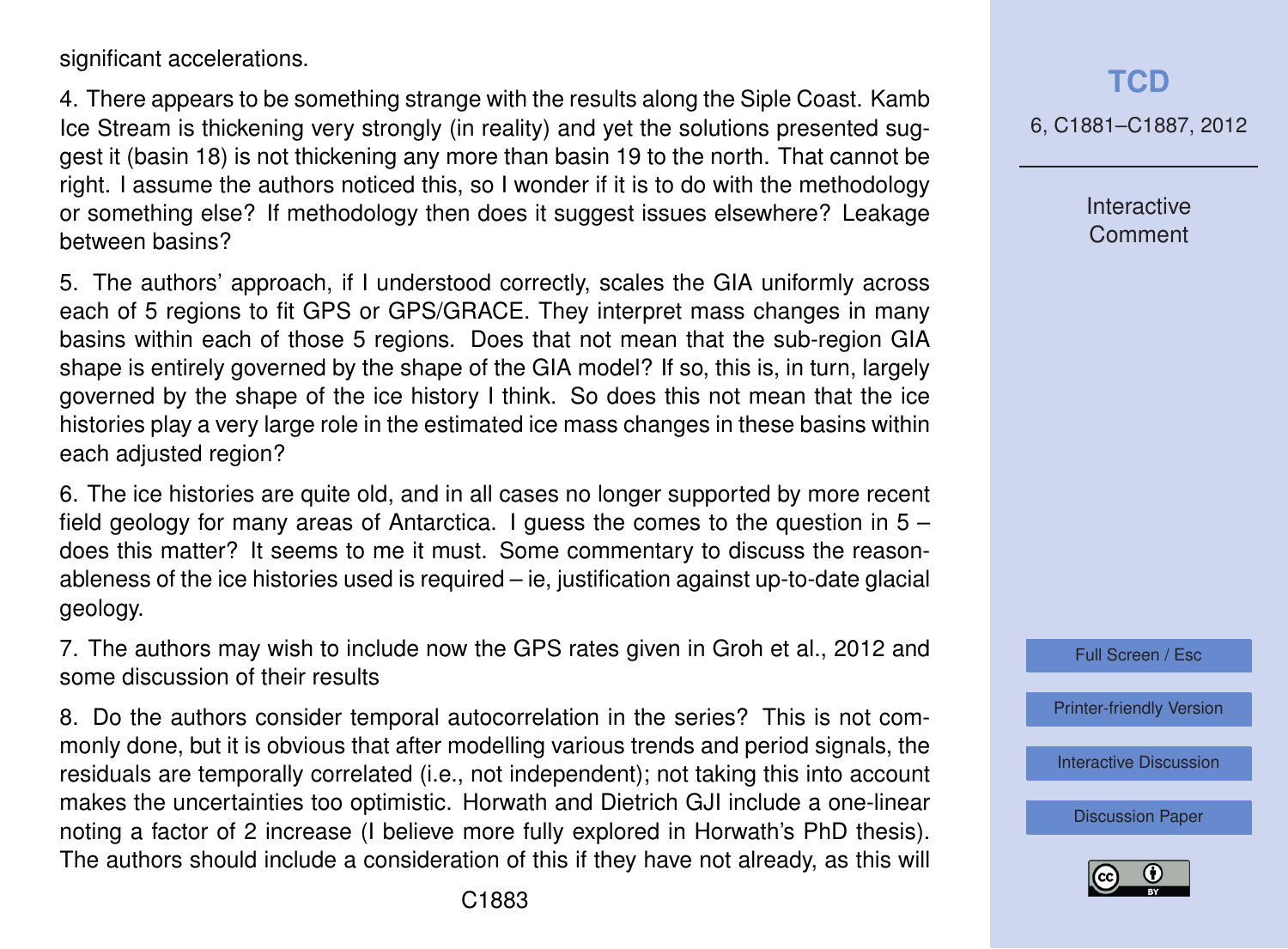especially bear on what accelerations are statistically significant.

9. In this and earlier work by Sasgens et al, I have not been clear why the Ross Ice Shelf is not used as FRIS is – as a second "zero" mass change. Could the authors comment? By the way, I do not see the authors have considered that FRIS will experience non-steric sea level rise so is probably non-zero. It's a small bias (a few mm/yr water across WAIS) but it should be considered and at least commented on. That non-zero rise is probably entirely unknown in this region, but the author's own global GRACE estimates used for the far field elastic correction should give them an idea. The relative sea level change near the Ross Ice Shelf is constrained over the GRACE period by the tide gauge at Cape Roberts.

Editorial notes: P3705L7: in noting it is an improved GIA estimate I think the authors should explicitly state "empirical" here and throughout the paper. Non-specialists could be confused between this, which uses conventional GIA model code, and those that are conventional GIA forward models. L11: needs a reference epoch stated for the trends L13 should be "largest \*ice\* mass"

P3706L7: Add the significant uncertainty associated with input accumulation and some uncertainty in converting surface velocity to depth-averaged velocity. L15: Did the authors leave out lithospheric thickness for a reason? L17: there is an implicit expectation that GIA in Antarctica is uplift, whereas models for several years (IJ05) have suggested subsidence in EA. Worth making this possibility clear here to avoid propagating this misconception

P3707L1: as forL15 on previous page L6-11 is not entirely factually correct and could be shortened. The inland sites were being deployed since ∼1995 not 2007. The IGS sites remain very important for the analysis since they are most precise and pretty much all there is in East Antarctica. And the Thomas et al. results do not suggest the other sites provide an advance over them. I suggest that the authors just say that GPS uplift rates are now available across much of Antarctica but the longest, and hence 6, C1881–C1887, 2012

**Interactive Comment** 

Full Screen / Esc

[Printer-friendly Version](http://www.the-cryosphere-discuss.net/6/C1881/2012/tcd-6-C1881-2012-print.pdf)

[Interactive Discussion](http://www.the-cryosphere-discuss.net/6/3703/2012/tcd-6-3703-2012-discussion.html)

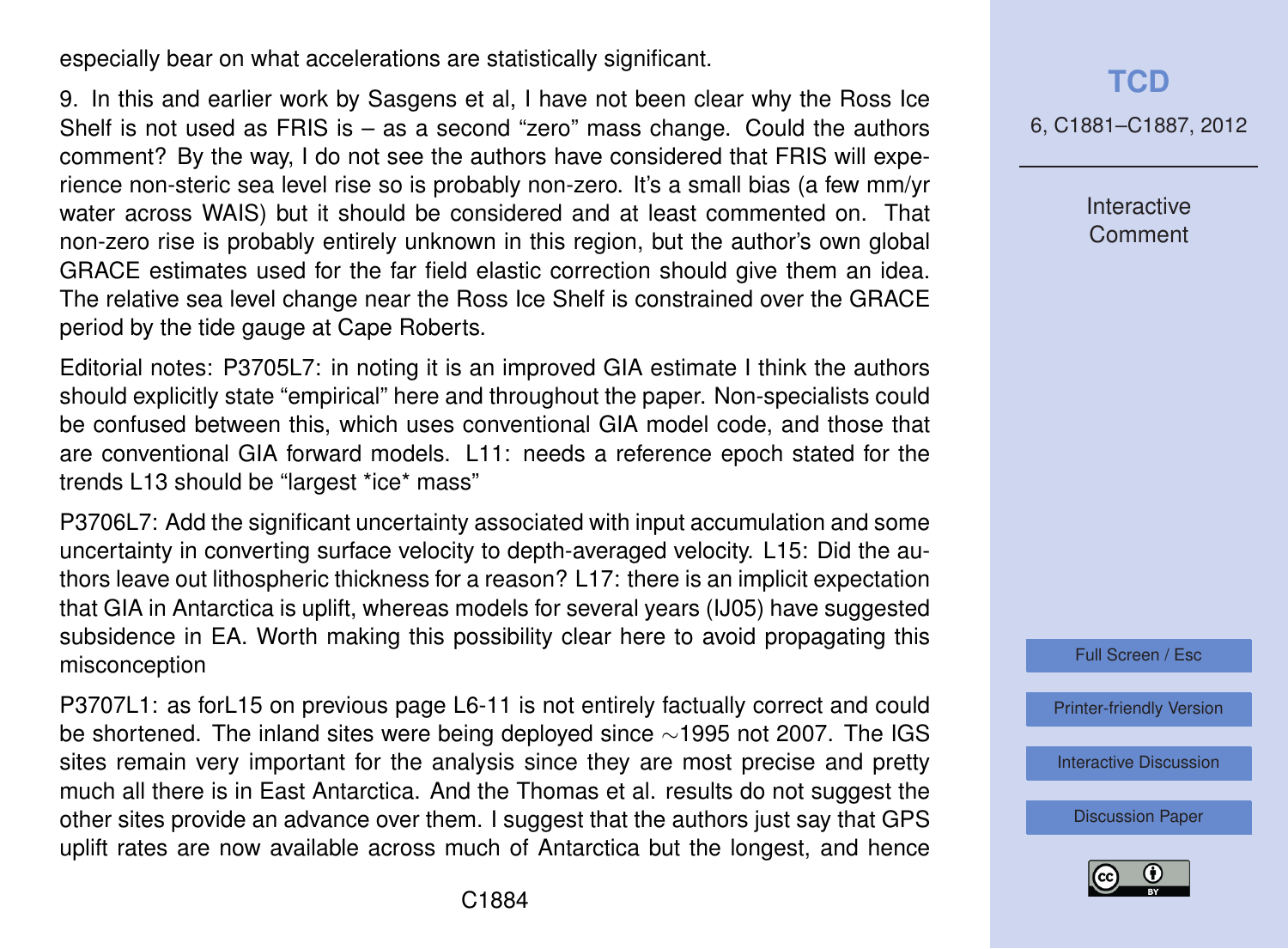most precise, records remain along the coastal perimeter. L15: ICE-5G importantly has the largest bulge on the Siple Coast, so this statement does not always hold true L28: "those consistent" should be "consistent with" but this is not entirely true even. The Whitehouse et al. model was compared to GPS uplifts at the end of the process but only tuned (in the case of the W12a modification) to it in the southern peninsula. So it is not entirely true to say they were selected to be consistent with GPS. It would be more true to say it was selected to fit geologic and relative sea level constraints and, in the southern AP, GPS uplift rates.

P3708L18: perhaps start as "A priori, this involves . . ."

P3709L12: is there a citation for the reference to limitations in this model? L25: given this is just referring the post-breakup period the O'Higgins site is called OHI2. It probably cannot be said that SMRT is dominated by post-Larsen B breakup since our record ends in 2004 I think

P3710L6: this is an important correction. Note, the given term may over-estimate the effect for some of the earlier GPS data, given the acceleration of Greenland mass loss since the mid 1990s. L20: empirical estimate

P3711: delete "the" from section 3.1 title L26: the 80km lithosphere in the AP should be noted as being way too high for the northern Peninsula (e.g., Yegorova et al., 2011) and that the results could be affected by that in the northern-most basin.

P3712: it's worth noting that the method effectively results in non-physical behaviour at the boundaries of the region; that is jumps (although this is not a big issue in my mind) L20: the GPS sites that are co-located but have 2 different velocities (like the WAGN sites) will be heavily correlated because they are co-temporal and hence rely on the same GPS satellite orbits – do the authors consider this correlation?

P3713: eq 2: does the first FtCˆ-1F need to be (FtCˆ-1F)ˆ-1? F is the design matrix, but it would be helpful if the authors explained exactly its form L9: "long-wavelength GIA

#### **[TCD](http://www.the-cryosphere-discuss.net)**

6, C1881–C1887, 2012

Interactive Comment



[Printer-friendly Version](http://www.the-cryosphere-discuss.net/6/C1881/2012/tcd-6-C1881-2012-print.pdf)

[Interactive Discussion](http://www.the-cryosphere-discuss.net/6/3703/2012/tcd-6-3703-2012-discussion.html)

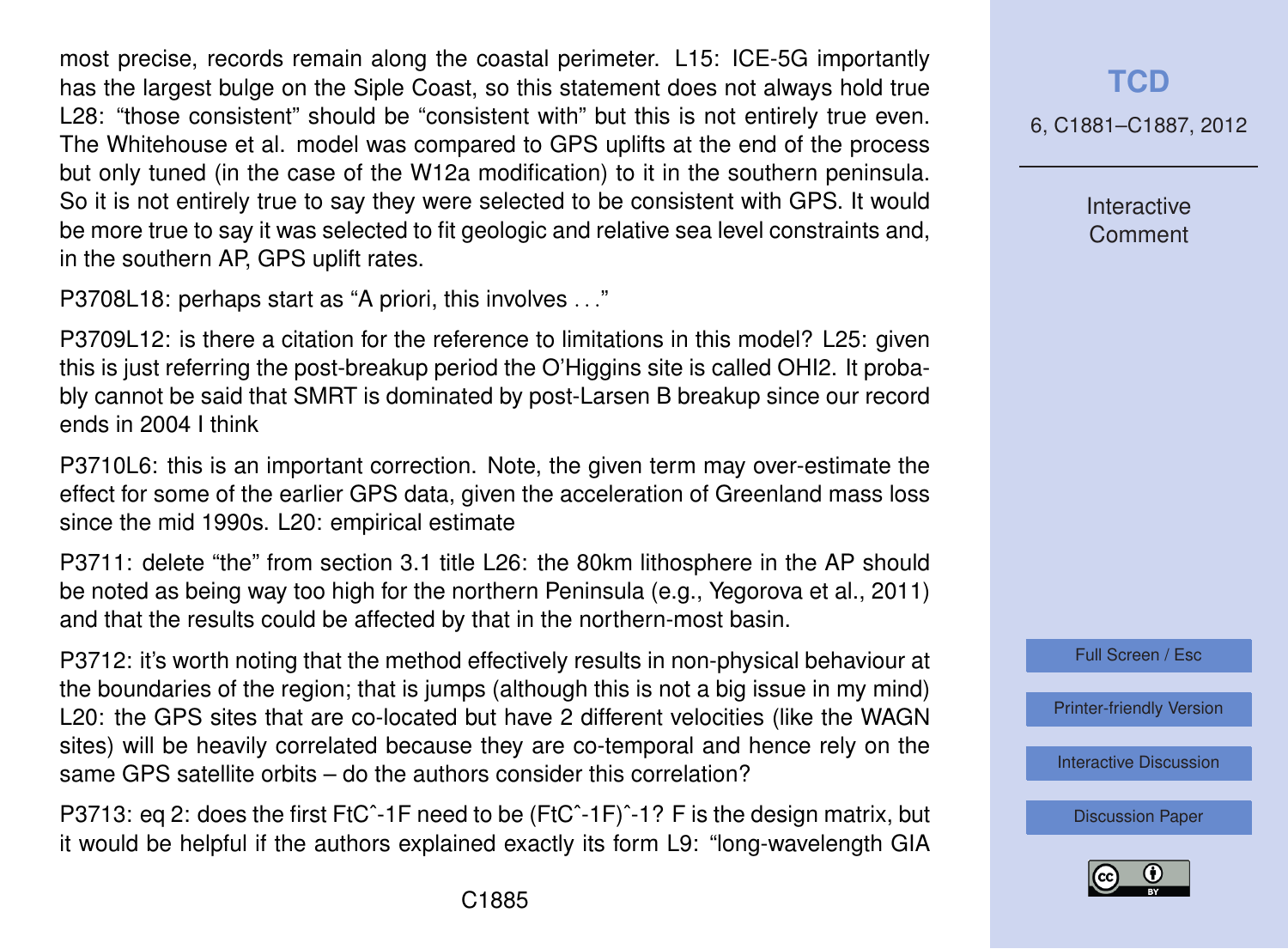signal covers entire Antarctica" – this is somewhat imprecise since it's only the very low degrees that do this – say up to degree 6-10. L17: "four sectors" – do you mean instead of 5? This needs a little more explanation L20: state the aliasing periods used since these have varied in the literature. Moore and King (2008) also give the K2 sideband as potentially important – did you examine this? What about S2 alias to 161 days – won't bias velocities but could reduce trend uncertainties? Were these computed per site or on some grid (the tidal aliasing will be regionally coherent)?

P3714L7: "permuting" may be better as "iterating"

P3716L14: how do you treat the correlation between the GRACE-derived GIA model and the GRACE data itself? Is this correlation sufficiently small to treat them as independent? L16: are the errors 1 sigma or 2 sigma? What is the reference epoch (t=0) for the velocities? This is critical to specify when estimating accelerations as well. L19: the basins are switched here accidently – basin 22 is Pine Is and 21 is Thwaites. It is Thwaites losing the greater mass!

P3717L8: is it Maude or Maud?

P3718L17: state reference epoch again L29: cf Groh et al who have strong Amundsen Sea GIA P3719L11: worth noting that it is not as negative as the -200Gt/yr (for 2006) of Rignot et al 2011 either.

references Duan J, Shum CK, Guo J, Huang Z. (2012). Uncovered spurious jumps in the GRACE atmospheric de-aliasing data: potential contamination of GRACE observed mass change. Geophysical Journal International, 191, 83-87. doi: 10.1111/j.1365- 246X.2012.05640.x.

Groh A, Ewert H, Scheinert M, Fritsche M, Rülke A, Richter A, Rosenau R, Dietrich R. (2012). An Investigation of Glacial Isostatic Adjustment over the Amundsen Sea Sector, West Antarctica. Global and Planetary Change, 98–99, 45-53. doi: 10.1016/j.gloplacha.2012.08.001.

### **[TCD](http://www.the-cryosphere-discuss.net)**

6, C1881–C1887, 2012

Interactive **Comment** 

Full Screen / Esc

[Printer-friendly Version](http://www.the-cryosphere-discuss.net/6/C1881/2012/tcd-6-C1881-2012-print.pdf)

[Interactive Discussion](http://www.the-cryosphere-discuss.net/6/3703/2012/tcd-6-3703-2012-discussion.html)